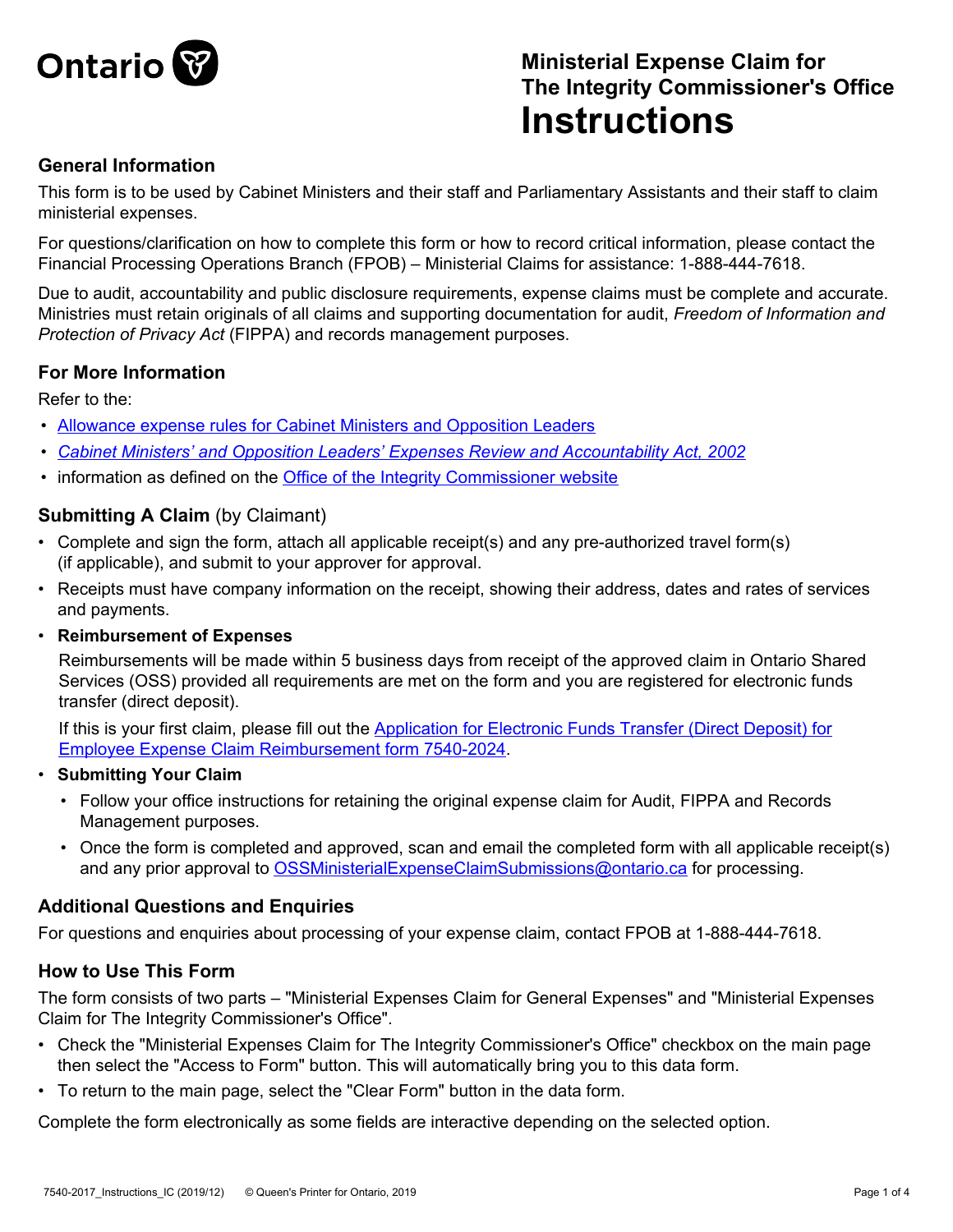## **Instructions for Completing the Expense Claim**

| A. General Information                                                  |                                                                                                                                                                                                                                                                                                                                                                                       |
|-------------------------------------------------------------------------|---------------------------------------------------------------------------------------------------------------------------------------------------------------------------------------------------------------------------------------------------------------------------------------------------------------------------------------------------------------------------------------|
| <b>Purpose Statement Field</b>                                          | The purpose field must be completed and provide information about the reason<br>for travel. This information is used for public disclosure. The purpose statement<br>must be clear, concise and summarized at a high level. Do not include<br>unnecessary details that may disclose sensitive/confidential.                                                                           |
| <b>Destination Field</b>                                                | The field should capture a city and province or city and country (e.g.,<br>Windsor, ON; New York, NY, United States; London, England). For more<br>information refer to the Guide on the Public Posting of Expense Information<br>for Cabinet Ministers, Parliamentary Assistants and their Respective Staff.                                                                         |
| <b>Attendees (Government</b><br><b>Attendees)</b>                       | Enter only the names of government attendees (i.e., ministry employees,<br>provincial agency employees, hydro organization employees, Cabinet<br>Ministers and their respective staff, and Parliamentary Assistants and their<br>respective staff) for whom you have incurred an expense. Do not list yourself<br>as an attendee. This information is captured for public disclosure. |
| <b>Attendees (All Others)</b>                                           | List only the number of external individuals (non-government attendees) for<br>whom you have incurred an expense (e.g., 2). Do not count yourself as an<br>attendee. This information is captured for public disclosure.                                                                                                                                                              |
| <b>WIN ID</b>                                                           | If claimant does not have a WIN ID contact the Financial Processing<br>Operations Branch - Ministerial Claims for assistance: 1-888-444-7618.                                                                                                                                                                                                                                         |
| <b>Office Address</b>                                                   | Ensure the full and proper Office mailing address is provided. Make sure<br>that your WIN profile is updated with your current address.                                                                                                                                                                                                                                               |
| <b>Amount Payable to Claimant</b><br>and<br><b>Total Expense Amount</b> | The "Amount Payable" is the total of the items that are not centrally billed<br>(e.g., airfare that is paid through a Travel Card and paid centrally through the<br>diversion account). The "Total Expense Amount" includes all items including<br>items that are centrally billed.                                                                                                   |
| <b>Cost Centre</b>                                                      | Ensure that the cost centre used is for the ministry in which the expense is<br>being claimed. Name and Signature of Approving Official: for additional<br>information about delegation of authority refer to the Guide on the Public<br>Posting of Expense Information for Cabinet Ministers, Parliamentary<br><b>Assistants and their Respective Staff.</b>                         |

## **B. Transaction Details**

**Notes**

- **1. Due to Audit and Accountability requirements, this section must be completed accurately at all times.**
- **2. For kilometric reimbursement, please refer to the "Kilometric Reimbursement" section below for detailed instructions.**
- **3. For meal allowance, please refer to the "Meals" section below for detailed instructions.**

#### **Kilometric Reimbursement**

For all kilometres travelled, round up or down, i.e., 16.2 = 16km, 45.5=46km, etc.

| <b>KILOMETRES</b>                                 |                                               |                                               |  |
|---------------------------------------------------|-----------------------------------------------|-----------------------------------------------|--|
| <b>Total Kilometres Driven</b><br>per Fiscal Year | <b>Southern Ontario</b><br>(\$ per kilometre) | <b>Northern Ontario</b><br>(\$ per kilometre) |  |
| $0 - 4,000$ km                                    | \$0.40                                        | \$0.41                                        |  |
| $4,001 - 10,700$ km                               | \$0.35                                        | \$0.36                                        |  |
| $10,701 - 24,000$ km                              | \$0.29                                        | \$0.30                                        |  |
| More than 24,000 km                               | \$0.24                                        | \$0.25                                        |  |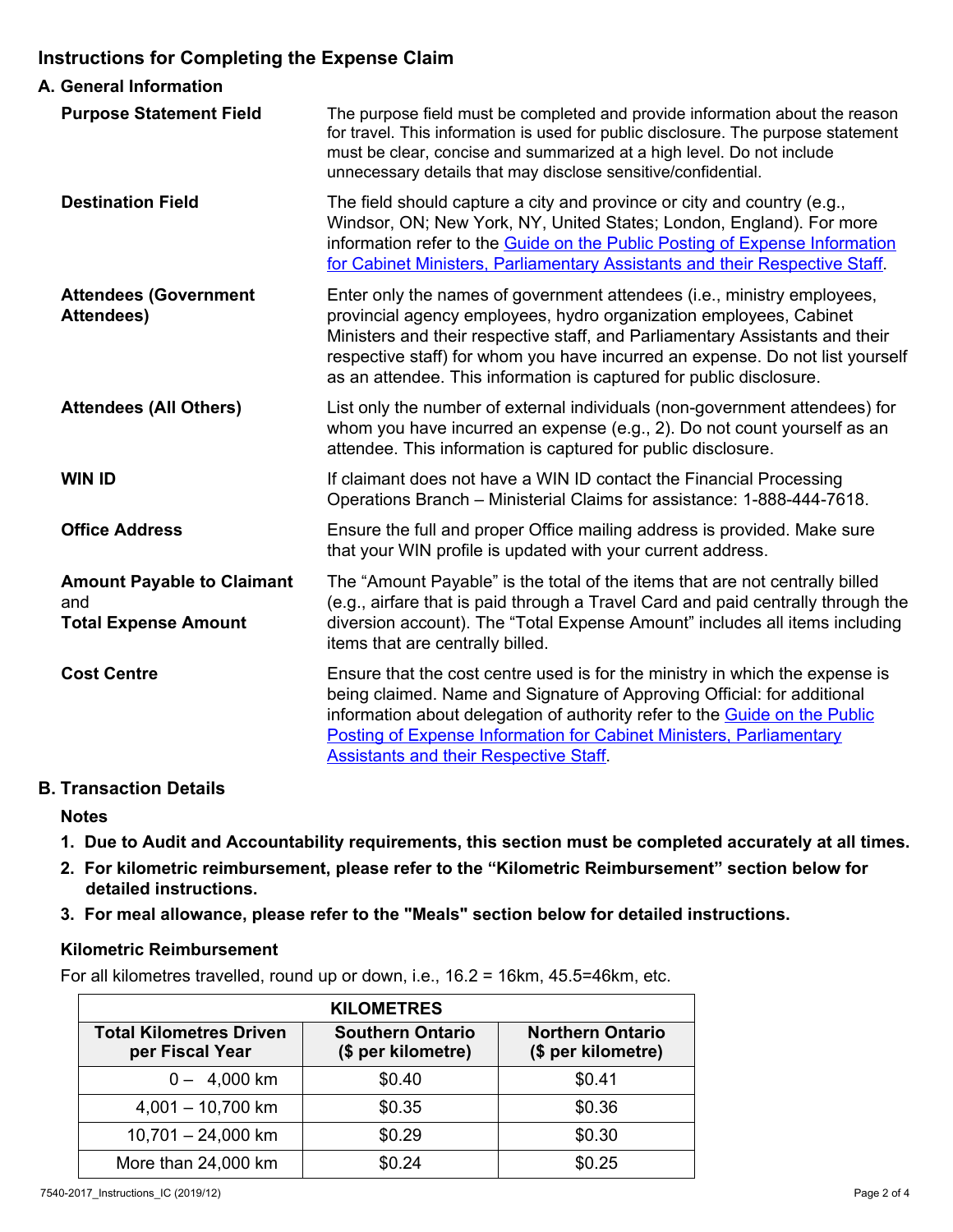#### **Meals**

Meal expenses are reimbursed at the established meal allowance rates set out in the chart below, regardless of the actual meal costs. This is a meal allowance. Taxes and gratuities are included in the meal allowance rates. Exceeding the meal allowance rates is permitted in very limited circumstances based on managerial discretion.

| <b>MEALS</b>     |                                           |  |
|------------------|-------------------------------------------|--|
| <b>Meal Type</b> | <b>Meal Allowance Rates within Canada</b> |  |
| <b>Breakfast</b> | \$10.00                                   |  |
| Lunch            | \$12.50                                   |  |
| Dinner           | \$22.50                                   |  |

Please refer to the [Allowance expense rules for Cabinet Ministers and Opposition Leaders](https://www.ontario.ca/page/allowable-expense-rules-cabinet-ministers-and-opposition-leaders-2020) for more information.

#### **Instructions for completing fields related to meal allowance**

- $\bullet$  Each meal type (e.g., breakfast only, lunch only) must be entered separately.
- Expense Item: Select the correct meal expense item type from the drop down list in the "Expense Item" field, i.e., Meals – Breakfast Ontario, Meals – Lunch Canada not Ontario, and/or Meals – Dinner International, etc.
- Item Amount: Enter the meal allowance rate in the "Item Amount" field, e.g., \$10.00 for breakfast.

#### **Notes**

• In very limited and exceptional circumstances (e.g., health considerations; limited available options) where a meal expense is higher than the established meal allowance rate, the actual cost of the meal may be reimbursed. In these situations, the claim for reimbursement is to be accompanied by an itemized receipt and a documented explanation for exceeding the rate.

Where the actual meal cost is more than the meal allowance rate, enter the actual meal amount in the "Item Amount" field, i.e., if the actual lunch cost is \$13.50, enter \$13.50 in the "Item Amount" field.

- Federal meal allowance rates are used for meal expenses outside of Canada. The rates are set out in the appendices of the [National Joint Council Travel Directive](https://www.njc-cnm.gc.ca/directive/d10/en).
- For single meal claims, do not check "Attribution" check box on the form.
- For group meal claims, refer to "Attribution" section below.

| <b>Centrally Billed Expenses</b> | Check the centrally billed box if the expense item has been billed separately<br>to a central account, e.g., airfare has been charged to your corporate travel<br>card.                                                                                                                                                                                                                                                                                |
|----------------------------------|--------------------------------------------------------------------------------------------------------------------------------------------------------------------------------------------------------------------------------------------------------------------------------------------------------------------------------------------------------------------------------------------------------------------------------------------------------|
| <b>Attribution</b>               | When a claimant has incurred an expense on behalf of another political<br>office member (Minister, staff to Minister, Parliamentary Assistant, staff to<br>Parliamentary Assistant), it must be claimed and recorded as a separate<br>expense item line using the "attribution" feature to record the name and WIN<br>of the other individual. For example, the claimant has paid group meal<br>and/or accommodation costs for themselves and another. |
|                                  | The claimant will record one Expense Item line for the amount of their<br>personal cost and a second Expense Item line for amount incurred for the<br>other individual.                                                                                                                                                                                                                                                                                |
|                                  | Checking the Attribution check box on the second expense line enables<br>fields to record the name of the other individual and their WIN. Using<br>attributions ensures the claimant is reimbursed appropriately while capturing<br>for disclosure and reporting purposes the amount related to the other<br>individual.                                                                                                                               |